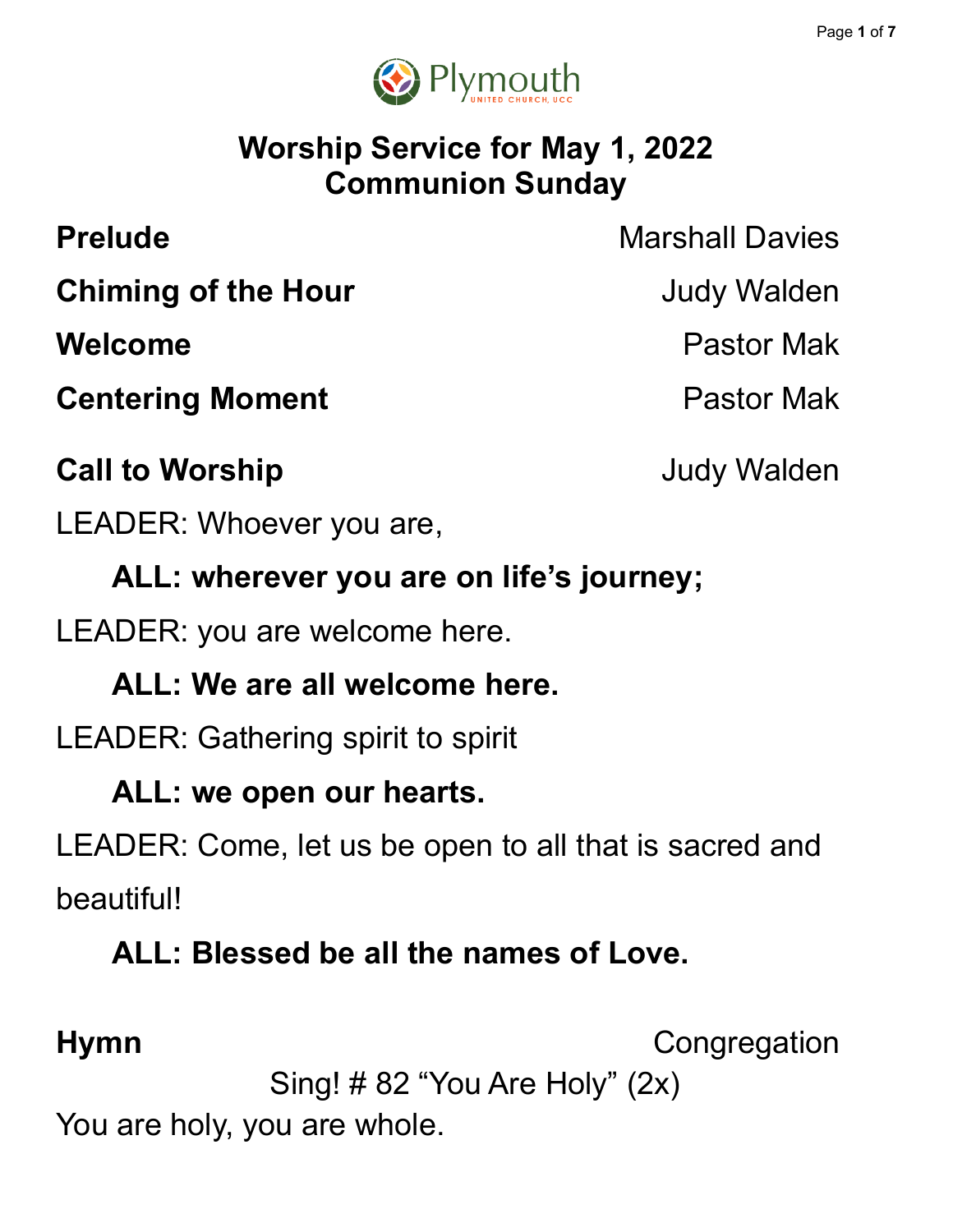You are always ever more than we ever understand. You are always at hand.

Blessed are you coming near. Blessed are you coming here to the church in wine and bread, Raised from soil, raised from dead.

You are holy. You are wholeness. You are present, let the cosmos praise you, God! Halleluia, halleluia, halleluia Halleluia our God.

You are holy, you are whole. You are always ever more than we ever understand. You are always at hand.

Blessed are you coming near. Blessed are you coming here to the church in wine and bread, Raised from soil, raised from dead.

You are holy. You are wholeness. You are present, let the cosmos praise you, God! Halleluia, halleluia, halleluia Halleluia our God.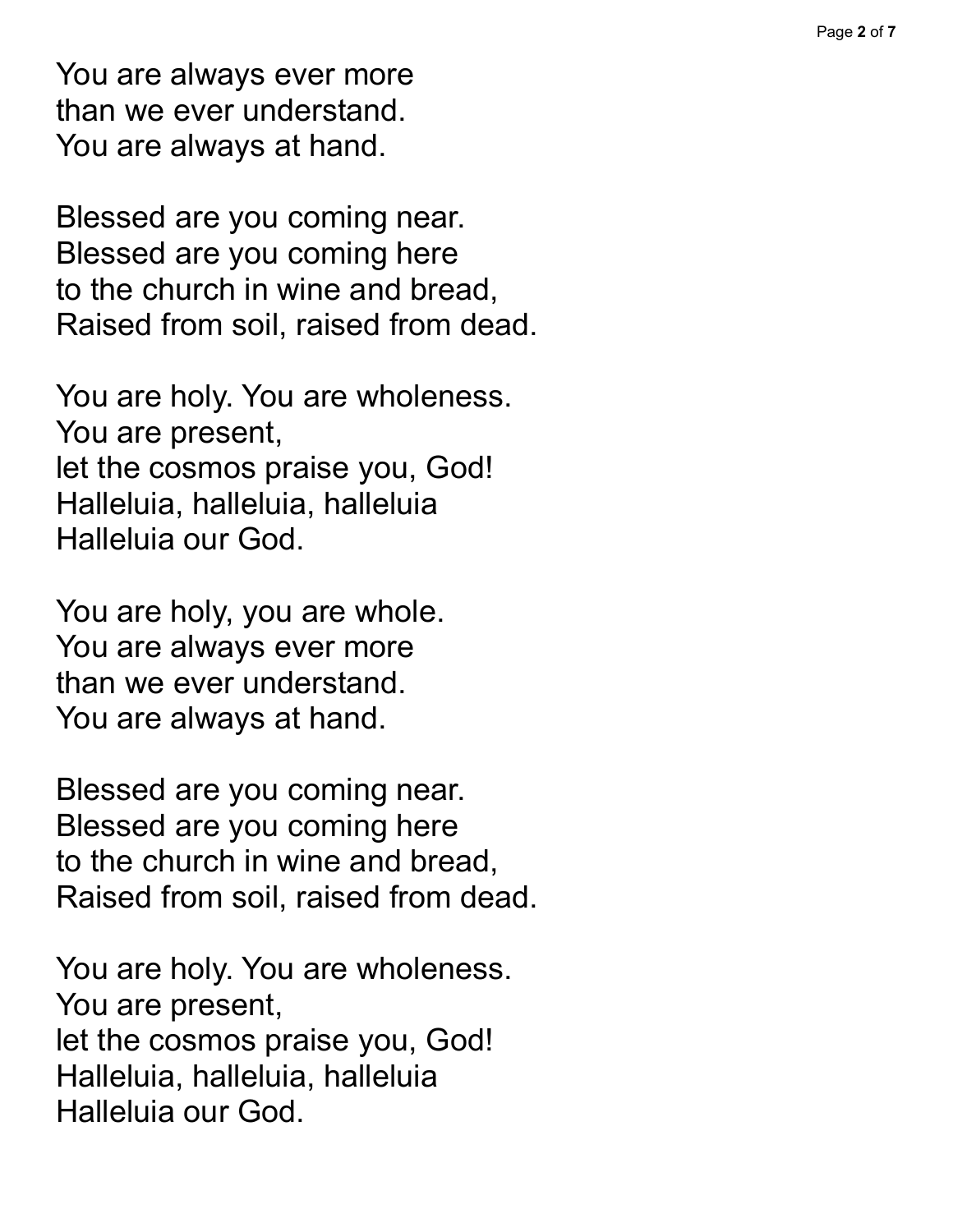**Pastoral Prayer Pastor Mak** 

**Sung Lord's Prayer Congregation Our Father, our Mother, hallowed be your name. Your Kingdom come, Your will be done on earth, as in Heaven. Give us today our daily bread. Forgive us our sins, as we forgive those who sin against us. Save us from the time of trial, and deliver us from evil: For the kingdom, the power, and the glory are yours. Now and forever.**

**Invitation to Offering The Contract Contract Service State State State State State State State State State State State State State State State State State State State State State State State State State State State Stat** Plymouth's General Fund & "UCC Mental Health Network" - Loose Offering

**Offertory Music Marshall Davies** 

### **Offertory Prayer Contract Contract Contract Contract Contract Contract Contract Contract Contract Contract Contract Contract Contract Contract Contract Contract Contract Contract Contract Contract Contract Contract Cont**

LEADER: Some of us give out of our abundance.

# **ALL: Others give out of our scarcity.**

LEADER: For all of these gifts we seek your blessing.

# **ALL: To be a source of healing.**

LEADER: To be a resource of freedom for the oppressed.

**Doxology** Marshall Davies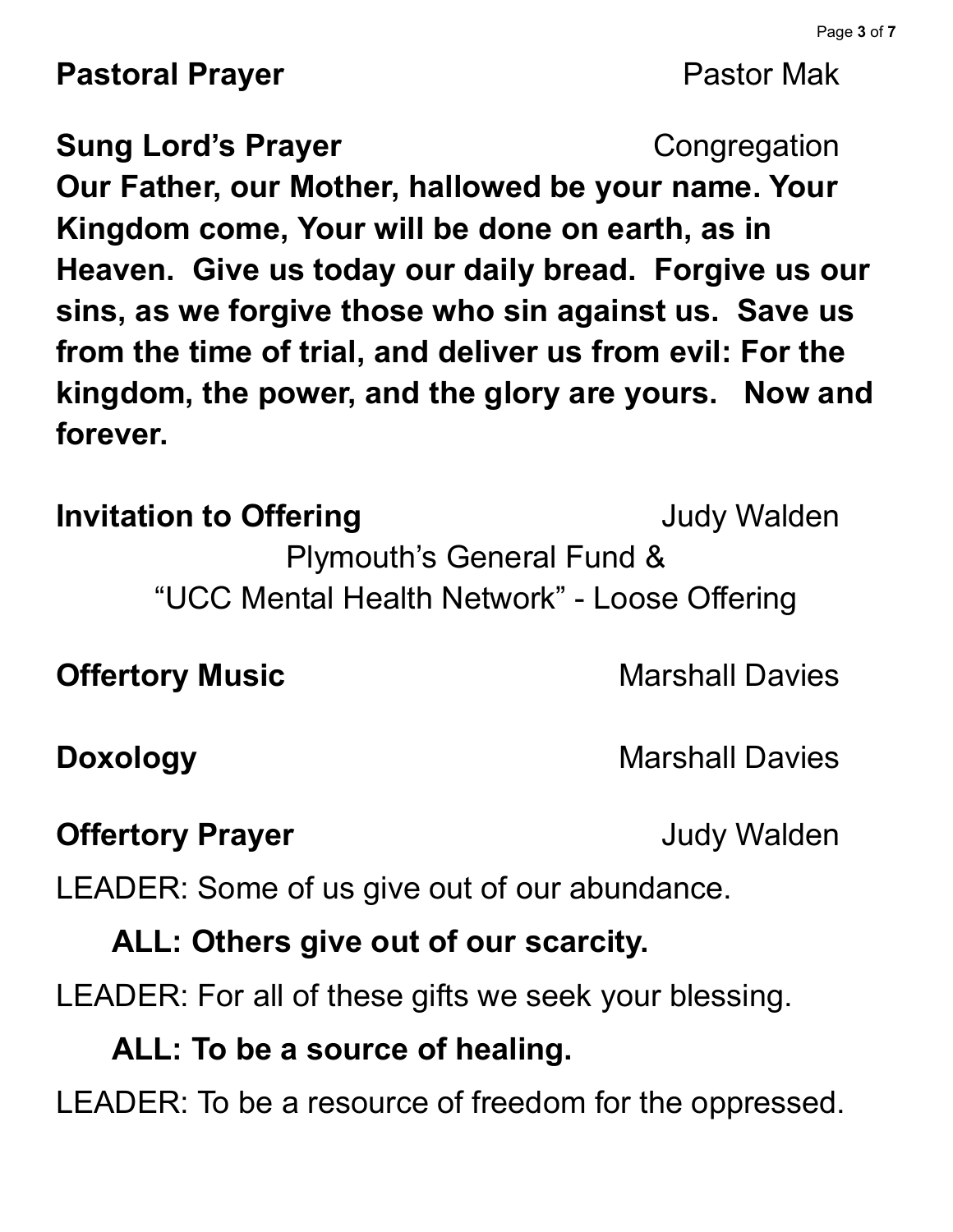**ALL: To proclaim good news that all are loved and cherished by God.**

**Special Music** "Fear Not" Plymouth Choir

### **Biblical Witness** Pastor Mak

Proverbs 24:3-6

By wisdom a house is built, and by understanding it is established; by knowledge the rooms are filled with all precious and pleasant riches. Wisdom is mightier than muscle, and those who have knowledge than those who have strength; for by wise guidance you can accomplish much, and in an abundance of counselors there is victory.

### **Contemporary Witness Judy Walden**

"Self-Care Cheat Sheet" (excerpt) by Rev. Megan Snell UCC Mental Health Network Blog In a wider-culture that can seem obsessed with self-care, it can be a bit shameful to admit that you might not be "good" at it. For some, that means not taking the time to get off the hamster-wheel of non-stop activity, meetings, and work. For others though, not being "good" at self-care can look more like a person who is trying out a new activity, in this case self-care, and finding that they just don't have the skills to get started. If this rings true to you, I want you to know that you are not alone. Many people are with you in the bewildering moments in which you do have time for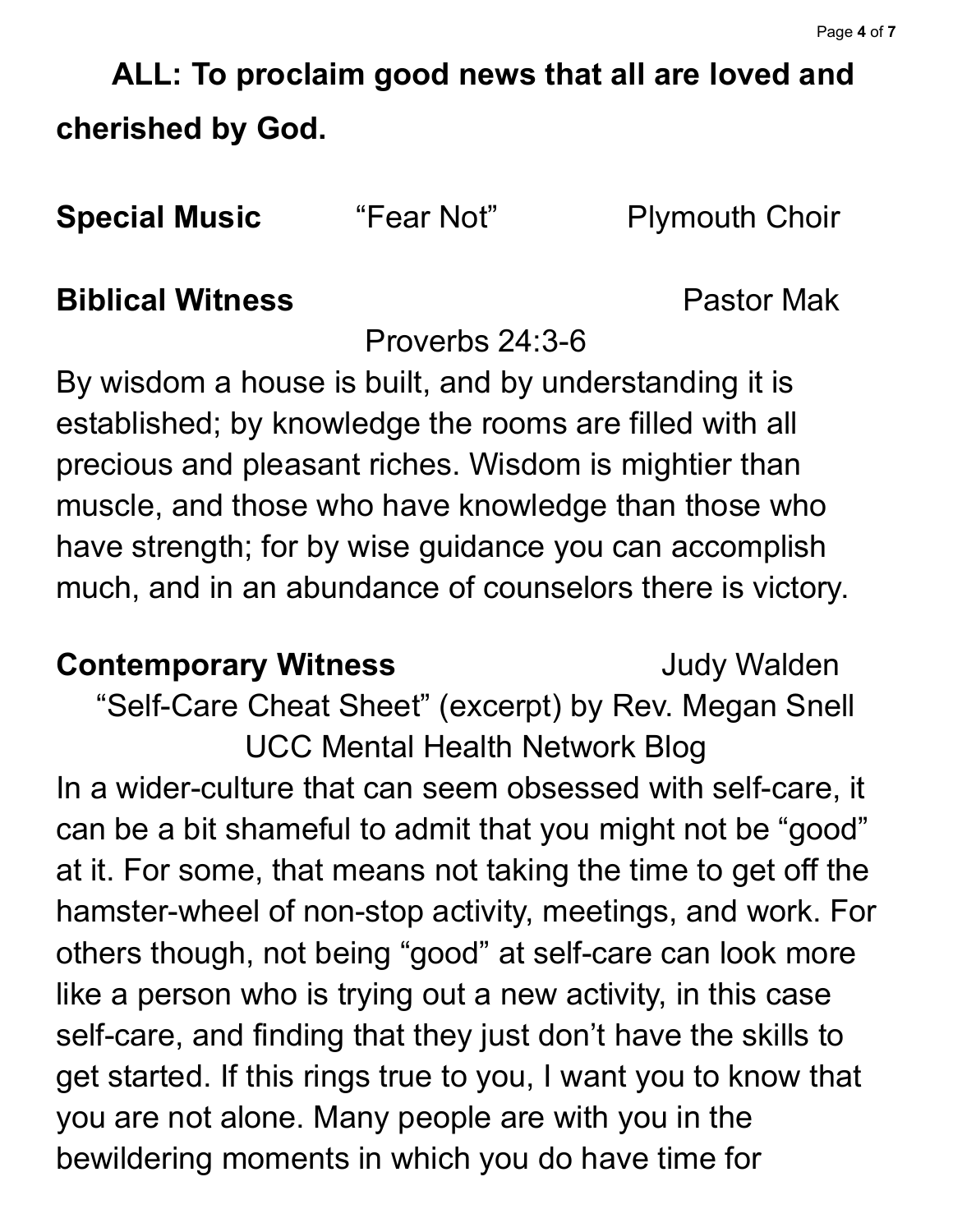self-care, but just can't figure out what to do. In today's blog post, I bring you a few notes on self-care that I hope can operate as a cheat sheet and get you started on your self-care journey.

Remember that not all self-care is about bubble baths and meditation. Self-care is also about taking care of the systemic aspects of your life. Paying your bills. Getting your license renewed. Making an appointment for your annual physical. These are all forms of self-care. If you need some reminders of the different realms of your life that might need some care, consider these: physical, mental, social, relational, financial, spiritual, domestic.

**Reflection •• "Self-Care"** Dr. Marcia Baker

**Hymn** Congregation

Sing! #73 "Like a Healing Stream"

Like a healing stream in a barren desert, Spirit water bringing life to dusty earth, God is trickling through our lives As in a dream unfolding, Promising revival and rebirth Like a healing stream. (1)

Like a gentle rain on a thirsty garden, Spirit water come to nourish tiny seed,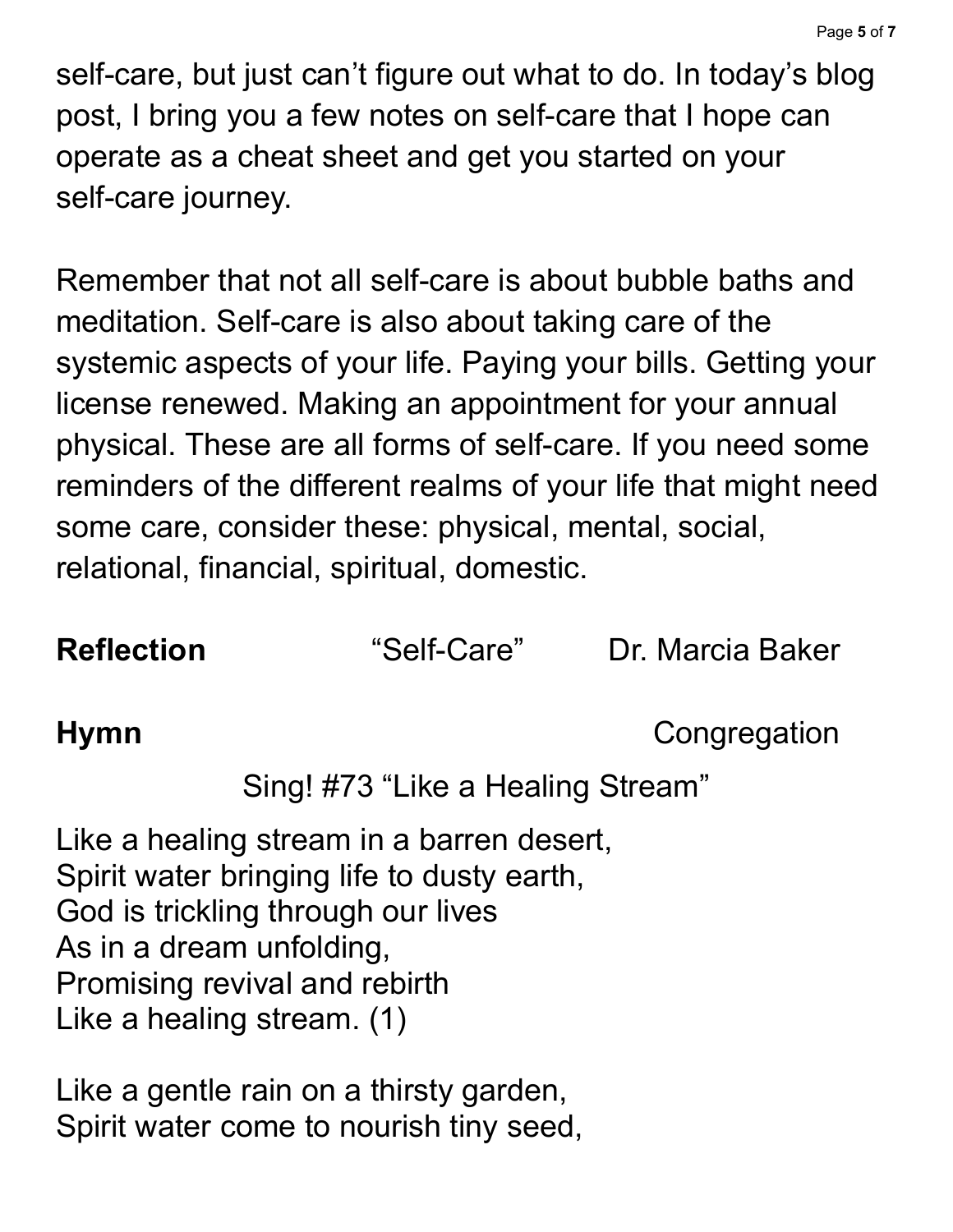God is bubbling through the soil To coax a new creation, Yearning for an end to want and need Like a gentle rain. (2)

Like a river strong with a restless current, Spirit water rushing on to distant shore, God is carving out a channel In a new direction, Calling for an end to hate and war Like a river strong. (3)

Like a mighty sea reaching far horizons, Spirit water with a love both deep and wide, God is working in our hearts To shape a new tomorrow: God will always challenge and provide! Like a mighty sea, like a river strong, Like a gentle rain, like a healing stream. (4)

| <b>Communion</b>              | <b>Pastor Mak</b> |
|-------------------------------|-------------------|
| <b>Prayer of Thanksgiving</b> | <b>Pastor Mak</b> |
| <b>Benediction</b>            | <b>Pastor Mak</b> |
| <b>Song Of Parting</b>        | Congregation      |

Sing! # 213 "Wherever You Go"

Wherever you go, God is with you; Wherever you go, God is there.